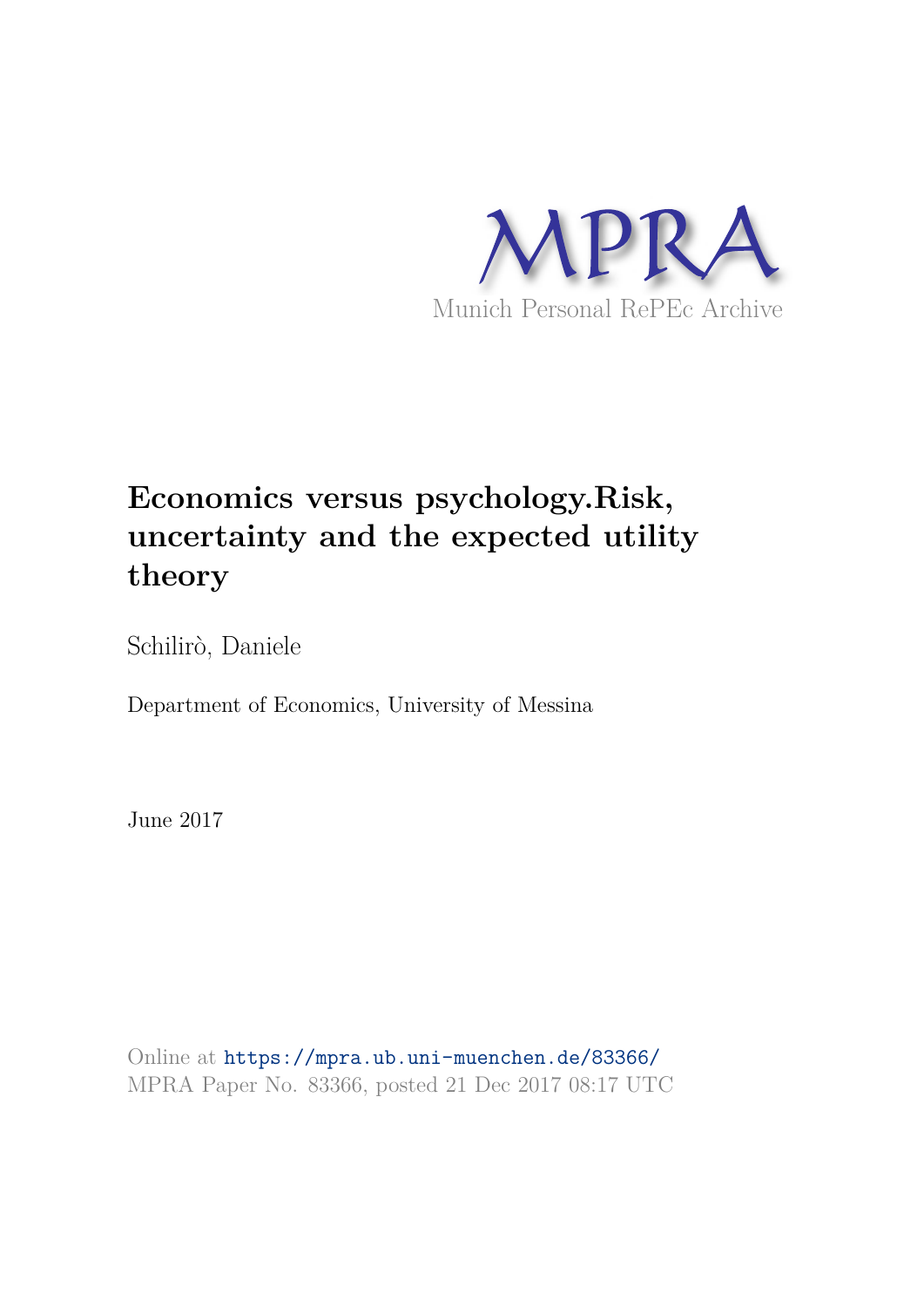# Economics versus psychology. Risk, uncertainty and the expected utility theory

Daniele Schilirò Department of Economics, University of Messina, Italy dschiliro@unime.it

#### **Abstract.**

The present contribution examines the emergence of expected utility theory by John von Neumann and Oskar Morgenstern, the subjective the expected utility theory by Savage, and the problem of choice under risk and uncertainty, focusing in particular on the seminal work "The Utility Analysis of Choices involving Risk" (1948) by Milton Friedman and Leonard Savage to show how the evolution of the theory of choice has determined a separation of economics from psychology.

Keywords: Rational Choice, Risk, Uncertainty, Expected Utility Theory. JEL Classification: C70, D80, D81.

# **1. Introduction**

During the first half of the 20th century, rational choice theory has become the core of neoclassical economics. In particular, the evolution of the theory of decision-making was marked by an "antipsychologist" movement. A new theoretical framework has been established by crystallizing, through analytical terms and mathematical constraints, the process of rational choice, stripping it of any psychological and descriptive content. Rationality was construed as consistency of preference or of choice, so that an individual is rational if he has coherent behaviors and consistent preferences. In other words, rational is the individual that is able to think clearly and to make decisions and judgments that are based on reason. Consequently, there is a clear separation between economics, which has become the center of the normative theories, (i.e. how the individual should act), and psychology which has become the field of study of actual behavior. Although discrepancies between normative prescriptions and behavior were well known, they were considered a minor problem.

This paper examines the emergence of expected utility theory by John von Neumann and Oskar Morgenstern, the subjective the expected utility theory by Savage, and the problem of choice under risk and uncertainty, focusing in particular on the seminal work "The Utility Analysis of Choices involving Risk" (1948) by Milton Friedman and Leonard Savage to show how the evolution of the theory of choice has determined a separation of economics from psychology.

#### **2. Choice under risk and uncertainty**

The rational choice under risk and uncertainty was based on the notion of probability. In fact, probability theory was developed as a rational approach to risk and uncertainty, and the great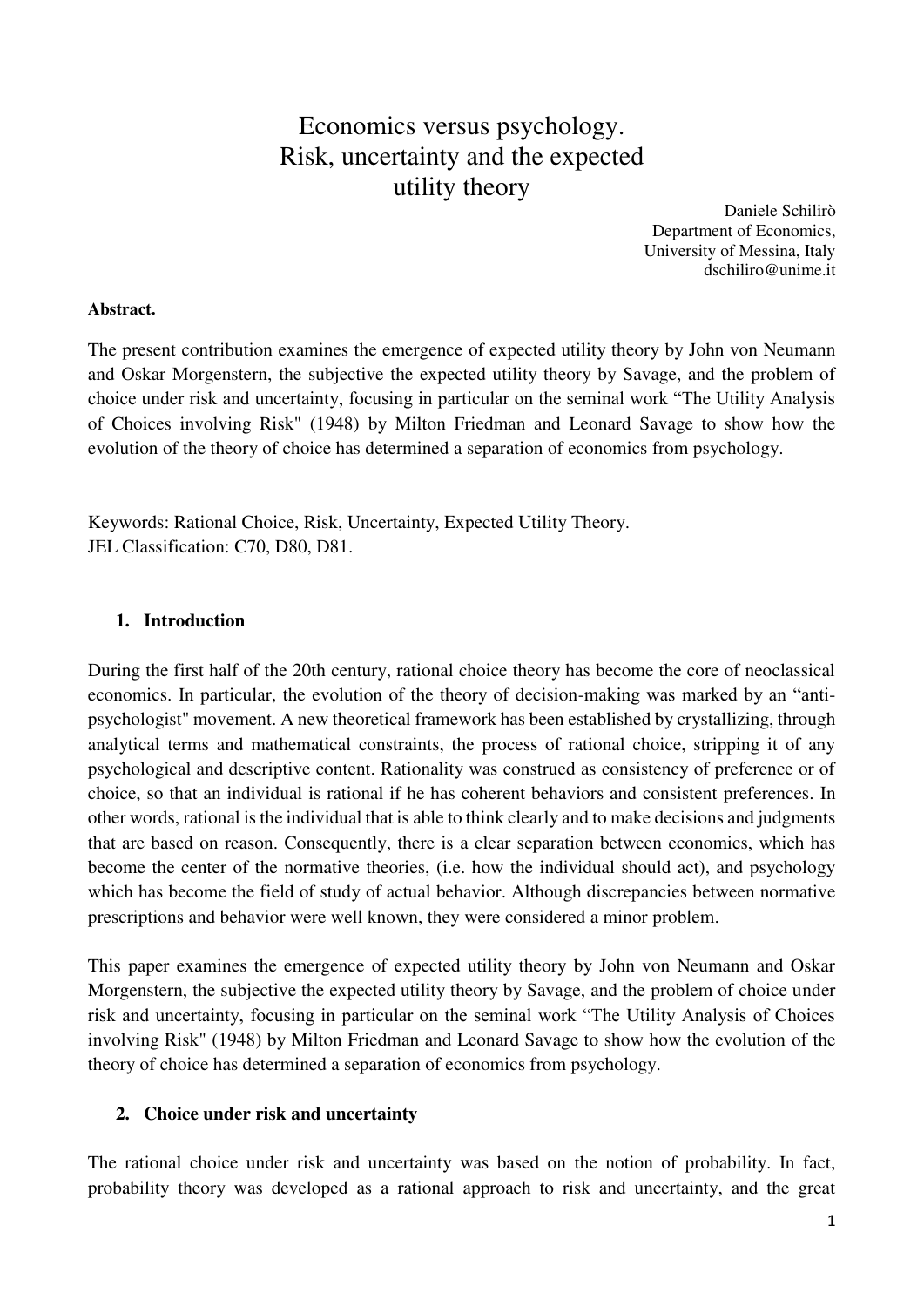mathematicians that gave fundamental contributions to this theory in XVIII and XIX centuries implicitly assumed that their models should have allowed persons exposed to risky decisions to behave rationally. The efforts of mathematicians were only partially successful. In fact, despite these efforts, the progressive edification of the theory of probability did not remove some \irrationalities" in gambler's behavior. Still today there are some typical lotteries conditions in which gamblers exhibit systematic discrepancies from the normative prescriptions of the theory.

The best-known phenomenon in this respect is now called "gambler's fallacy": it happens when the sequence of numbers extracted in repetitive runs of a lottery appears to gamblers not to be random<sup>1</sup>. This line of thinking is incorrect because past events do not change the probability that certain events will occur in the future.

Let's analyze "gambler's fallacy" in more details.

In a random sequence of tosses of a fair coin, for example, gamblers expect sequences where the proportion of heads and tails in any short segment stays far closer to .50 .50 than probability theory would predict. In other words, gamblers expect that also a short sequence of heads on the toss of a coin is balanced by a tendency for the opposite outcome (e.g., tails) and bet accordingly.

But each toss of the coin is an independent event, which means that any previous toss of coin has no bearing on future toss. That some gamblers' beliefs about probability are systematically biased have become more and more evident in parallel with the progressive construction of the theory. Already in 1796, Pierre Simon de Laplace was concerned with errors of judgment that he gave the first published account of the gambler's fallacy.

# **3. The expected utility theory**

The expected utility theory (EUT) is a special instance of the theory of choice under objective uncertainty, or risk. The theory's main concern is the representation of individual attitudes toward risk. Its basic premises are (Karni, 2014, p. 4):

- (a) because the outcomes, *xi*, are mutually exclusive, the evaluation of risky prospects entails separate evaluations of the outcomes;
- (b) these evaluations are quantifiable by a cardinal utility, *u*;
- c) the utilities of the alternative outcomes are aggregated by taking their expectations with respect to the objective probabilities,  $p_1$ ;  $\ldots$ ;  $p_n$ .

EUT states that the decision maker chooses between risky and uncertain prospects by comparing their expected utility values, i.e. the weighted sum obtained by adding the utility values of outcomes multiplied by their respective probabilities. In EUT, the probabilities are a primitive concept representing the objective uncertainty.

The expected-utility theory of behavior under risk, or, more precisely, the principle of maximizing expected monetary values had been first advanced by Daniel Bernoulli in 1738 as a resolution of the St. Petersburg Paradox. Bernoulli resolved the paradox by assuming a logarithmic utility function of

<u>.</u>

<sup>&</sup>lt;sup>1</sup> The gambler's fallacy is also known as Monte Carlo fallacy.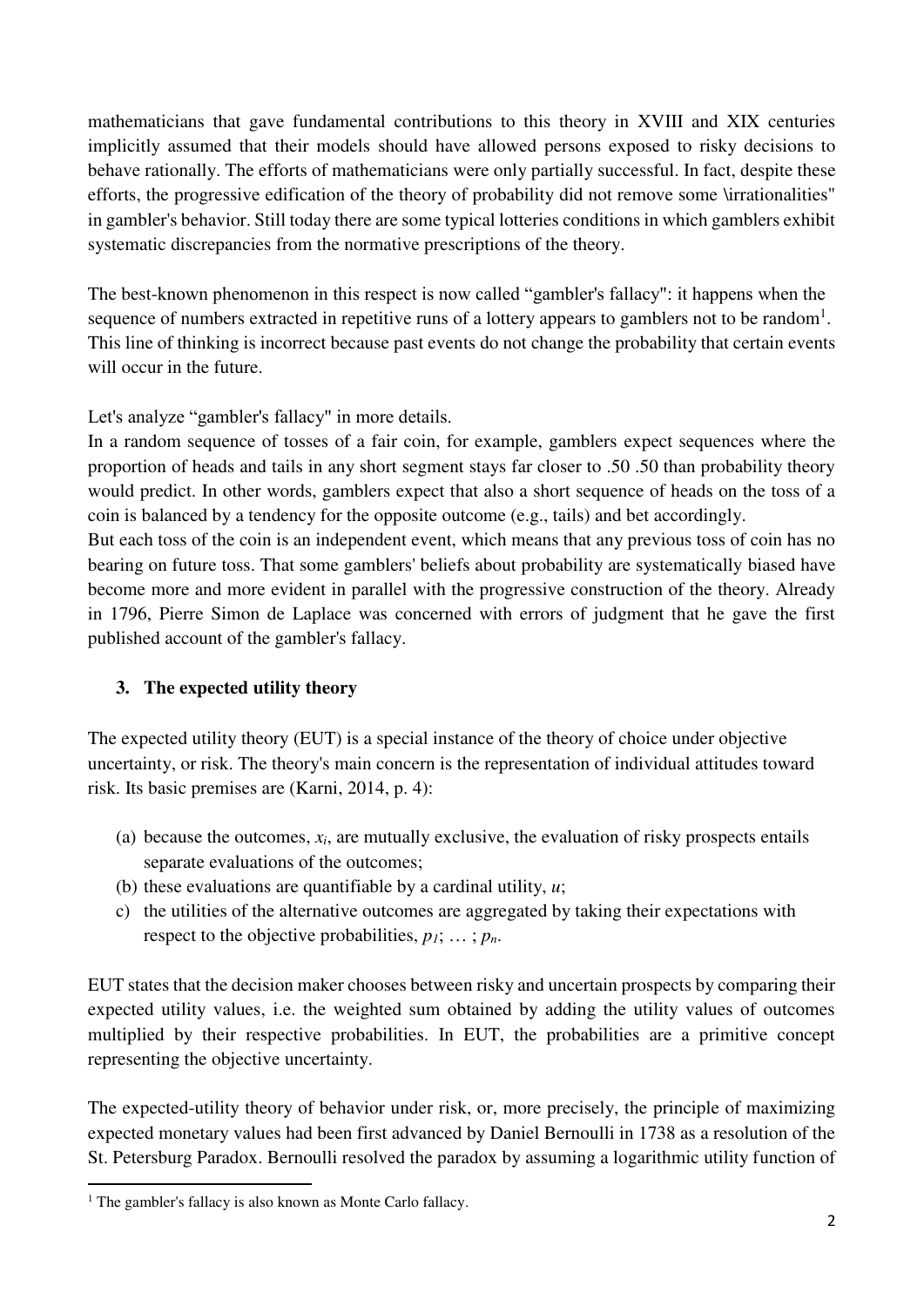wealth, whose essential property was "diminishing marginal utility." So, Bernoulli (1954) had devised the notion of expected utility, wherein he decomposed the valuation of a risky venture as the sum of utilities from outcomes weighted by the probabilities of outcomes.

In the St. Petersburg game people were asked how much they would pay for the following prospect: if tails come out of the first toss of a fair coin, to receive nothing and stop the game, and in the complementary case, to receive two guilders and stay in the game;

if tails come out of the second toss of the coin, to receive nothing and stop the game, and in the complementary case, to receive four guilders and stay in the game; and so on *ad infinitum*.

The expected monetary value of this prospect is

<u>.</u>

$$
\sum_{n=1}^{\infty} \frac{1}{2^n} (2^n) = +\infty
$$

Since the people always set a definite, possibly quite small upper value on the St. Petersburg prospect, it follows that they do not price it in terms of its expected monetary value. Bernoulli argued in effect that they estimate it in terms of the utility of money outcomes, and defended the Log function as a plausible idealization, given its property of quickly decreasing marginal utilities. Because the resulting series,

$$
\sum_{n=1}^{\infty} \frac{1}{2^n} \quad (Log 2^n),
$$

is convergent, Bernoulli's hypothesis is supposed to deliver a solution to the paradox. Thus, Bernoulli's hypothesis counts as the first systematic occurrence of expected utility theory (Mongin, 1997).

However, Bernoulli's assumption of diminishing marginal utility seemed to imply that, in a gamble, a gain would increase utility less than a decline would reduce it. Consequently, many scholars (economists, statisticians) concluded, the willingness to take on risk must be "irrational", and thus the issue of choice under risk or uncertainty was viewed suspiciously, or at least considered to be outside the realm of an economic theory which assumed rational actors.

#### **3.1 Von Neumann and Morgenstern's theory of expected utility under risk**

The great task of John von Neumann and Oskar Morgenstern was to lay a rational foundation for decision-making under risk according to expected utility rules. Thus, the theory of expected utility under risk received its first axiomatic characterization in von Neumann and Morgenstern's *Theory of*  games and economic behavior (1947, 2nd edition)<sup>2</sup>. In particular, von Neumann and Morgenstern state a series of axioms about the individual's preferences over indifference classes of lotteries, and offer a proof that an individual obeying these axioms will then follow expected utility theory. Consequently, the preference structure is depicted by a set of axioms. In the normative interpretation,

 $2$  It is important to observe that von Neumann and Morgenstern developed a utility theory intended to serve as auxiliary to their main goal: a theory of games, which they planned to make the most adequate description of economic activity in general (Mengov, 2015).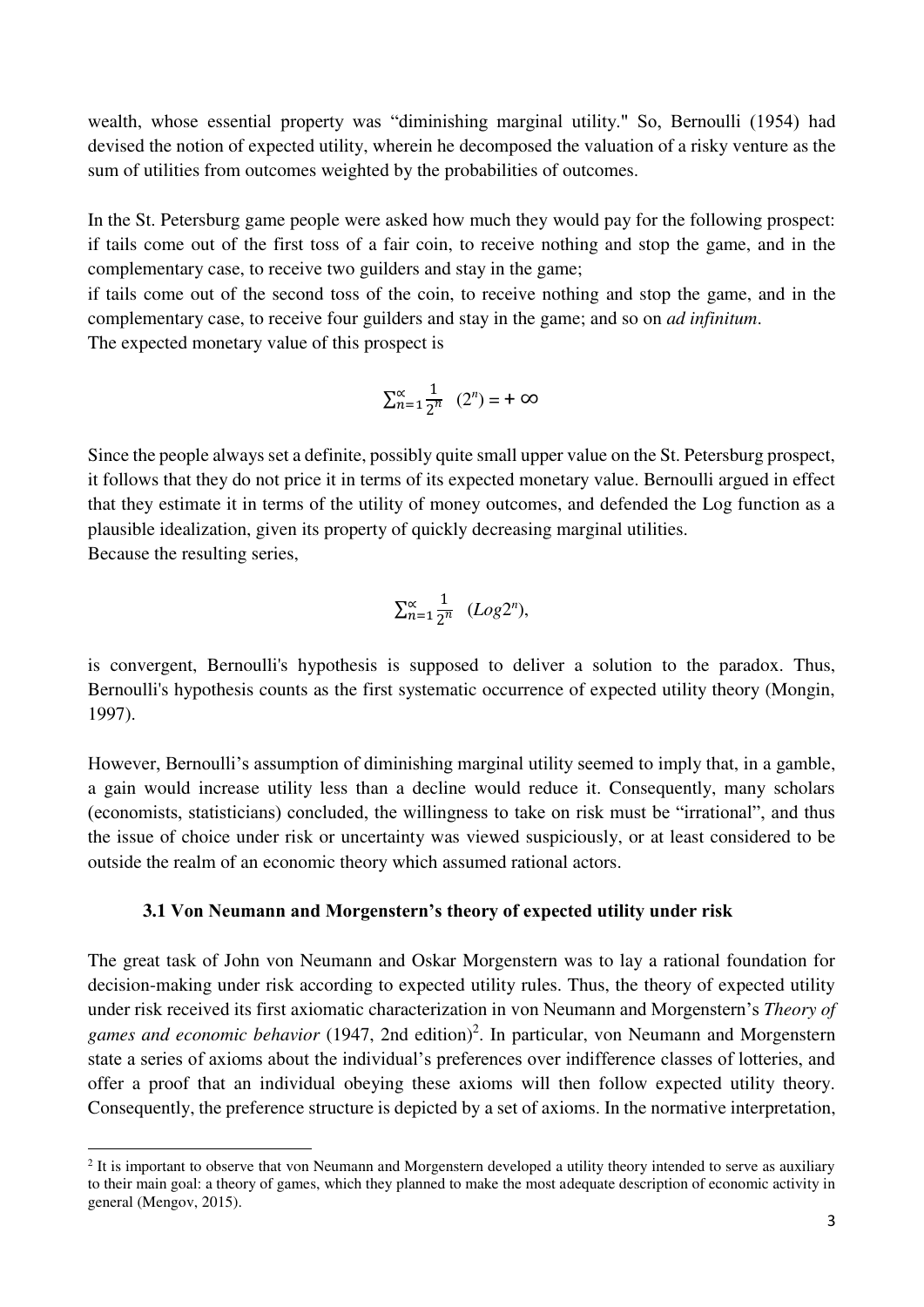these axioms are regarded as tenets of rational choice and should be judged by their normative appeal. In fact, if an individual does not maximize his expected utility he violates in his choice some precise axiomatic principles, which are rationally binding (Schilirò, 2013). Actually, von Neumann and Morgenstern's expected utility theory has been generally accepted as a normative model of rational choice.

In different terms, von Neumann and Morgenstern analyzed the strategic behavior of players in noncooperative zero-sum games in which no pure strategy equilibrium exists. In such games, the equilibrium may require the employment of mixed strategy. By adopting the axiomatic approach to depict the decision maker's preference relation on the set of objective risks, von Neumann and Morgenstern identified necessary and sufficient conditions for the existence of a utility function on a set of outcomes that captures the decision maker's risk attitudes, and represented his/her choice as expected utility maximizing behavior (Karni, 2014).

Let's analyze in more analytical details the EUT.

The expected utility theory under risk is concerned with the evaluation of risky prospects, depicted as lotteries over an arbitrary set of outcomes (or prizes).

Let

 $\overline{a}$ 

$$
X = \{x_1; \ldots; x_n\}
$$

be the set of outcomes and denote a risky prospect by

$$
(x_i; p_i; \ldots, x_n; p_n);
$$

where for each *i*,  $p_i$  indicates the probability of the outcomes  $x_i$ . In the model of expected utility theory under risk, risky prospects are evaluated according to the following functional form:

$$
\sum_{i=1}^n u(xi)pi;
$$

where *u* is the real-valued function on *X* representing the decision maker's tastes.

In other words, i are the states of the world. In each state of the world, *i*, the individual receives  $x_i$ (euros/dollars). The probability of receiving  $x_i$  is  $p_i$ . An individual will prefer a risky lottery over another if their utility is higher in the first lottery compared to the second. It is important to note that in their theoretical framework, Von Neumann and Morgenstern provide a method to measure cardinally the marginal utility of money. But this method does not refer whether the marginal utility of money diminishes or increases.

This EUT states that the decisions of economic agents conform to an expected utility function of the outcomes<sup>3</sup>. In practice, individuals should always choose in risky situations the alternatives that offer them the highest utility, i.e. the alternatives that offer ever higher earnings or the lowest losses. The theory is built with the minimum set of reasonable assumptions (axioms). The main axioms of EUT

<sup>3</sup> The expected utility model derives its name from the fact the preference function *V* (∙) consists of the mathematical expectation of the von Neumann-Morgenstern utility function *U*(∙), with respect to the probability distribution *P*. Of course, there is a variety of attitudes toward risk depending upon the shape of the von Neumann-Morgenstern utility function  $U(·)$ .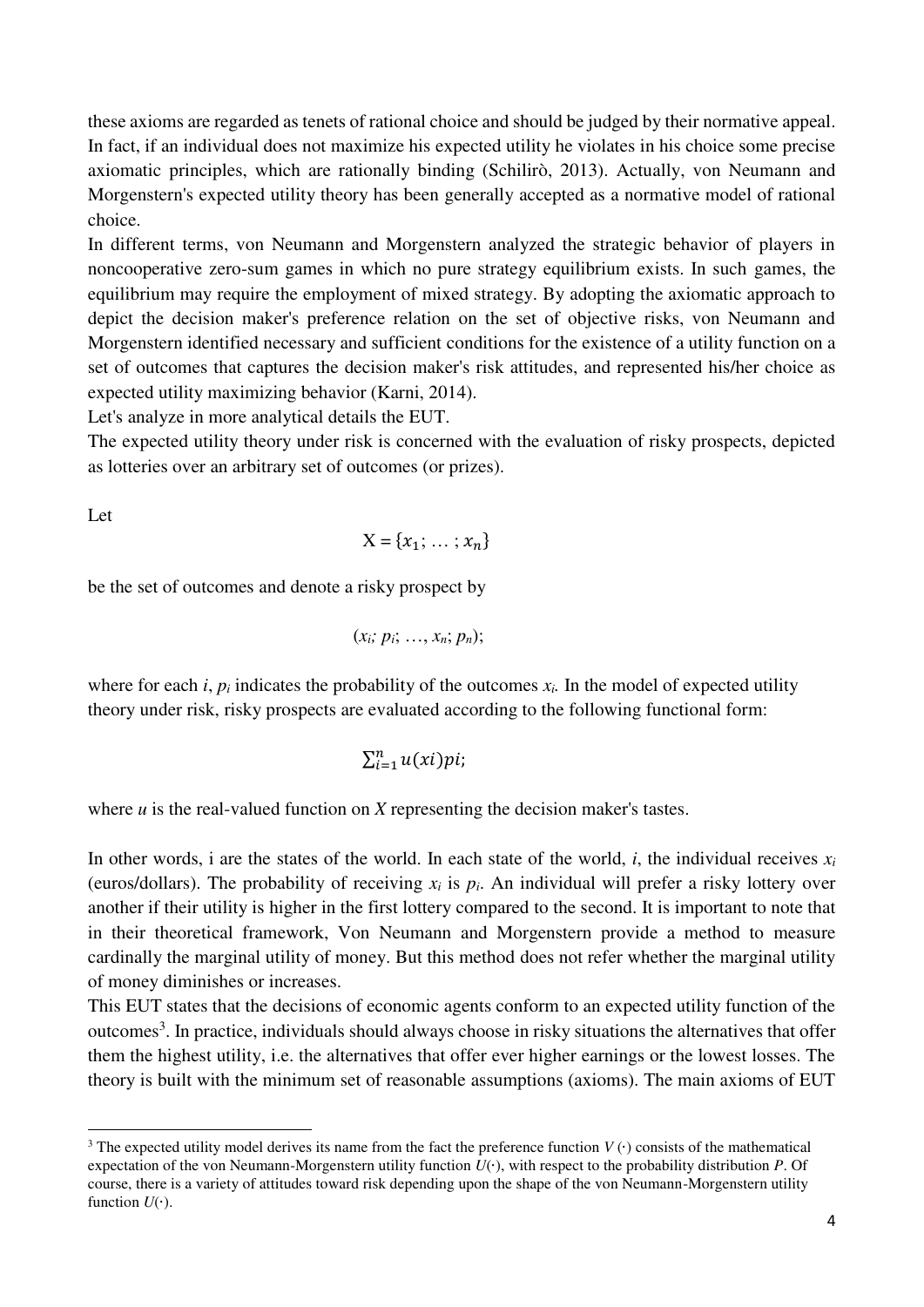according to von Neumann and Morgenstern are: completeness; transitivity; continuity of preferences<sup>4</sup>. The set of axioms provides criteria for the rationality of choices. What do these axioms of expected utility mean? First, all individuals are assumed to make completely rational decisions (reasonable). Second, people are assumed to make these rational decisions among thousands of alternatives. Finally, uncertainty or risk does not possess utility or disutility on its own.

The great task of von Neumann and Morgenstern was to lay a rational foundation for decision-making under risk according to expected utility rules. An important positive aspect of von Neumann and Morgenstern's contribution is that, through the axioms of the expected utility theory, the underlying logic of the decision-making behavior is greatly simplified. Though the novelty of using the axiomatic method caused that most economists of the time would find their contribution inaccessible. However, restatements and re-axiomatizations by Jacob Marschak (1950) and Paul Samuelson (1952)<sup>5</sup>did much to make the theory more accessible. At the same time, a growing number of instances emerged that clearly showed how the theory was unable to explain real economic behavior. But, in any case, it remains a cornerstone in the development of theory of choice and, more generally, of science.

## **3.2 Savage Subjective Expected Utility theory**

 $\overline{a}$ 

Years after the contribution of von Neumann and Morgenstern, Leonard Savage in The Foundations of Statistics (1954) proposed the first complete axiomatic subjective expected utility theory, focusing on uncertainty rather than risk. Subjective expected utility theory is another relevant instance of the theory of choice under uncertainty, while the expected utility hypothesis was originally formulated to be used with specified or objective probabilities.

Savage introduced his new analytical framework, which was a synthesis of the ideas of de Finetti  $(1937)^6$  and von Neumann and Morgenstern (1947). He provided necessary and sufficient conditions for the existence and joint uniqueness of utility and probability, as well as the characterization of individual choice in the face of uncertainty as expected utility maximizing behavior (Karni, 2014). In Savage's approach the notion of probability does not appear as a primitive concept in his model. One important goal of Savage's theory, with regard to probability, was to furnish the prior probability, that constituted the missing ingredient necessary to complete Bayes' model<sup>7</sup>.

The model of subjective expected utility by Savage (1954) postulates a preference structure that permits (Karni, 2014, p.11):

<sup>&</sup>lt;sup>4</sup> Von Neumann and Morgenstern do not feature an assumption corresponding to what today we call the `Independence Axiom' (Moscati, 2016).

<sup>&</sup>lt;sup>5</sup> Samuelson not only gave a major contribution to re-axiomatizations of the von Neumann and Morgenstern's theoretical approach, but he also became a supporter of the expected utility hypothesis (Moscati, 2016).

<sup>&</sup>lt;sup>6</sup> de Finetti devised the same notion of probability already suggested by Ramsey (1926). The basic idea behind the Ramsey-de Finetti derivation is that by observing the bets people make, one can presume this reflects their personal beliefs on the outcome of the race. Thus, Ramsey and de Finetti argued that subjective probabilities can be inferred from observation of people's actions. de Finetti's model, in particular, was based on the notion of expected value maximizing behavior, or linear utility.

<sup>&</sup>lt;sup>7</sup> Bayes outlined a method, since known as Bayes' rule, for updating probabilities in light of new information. Bayes' method does not specify how the original, or prior, probabilities to be updated are determined (Karni, 2014).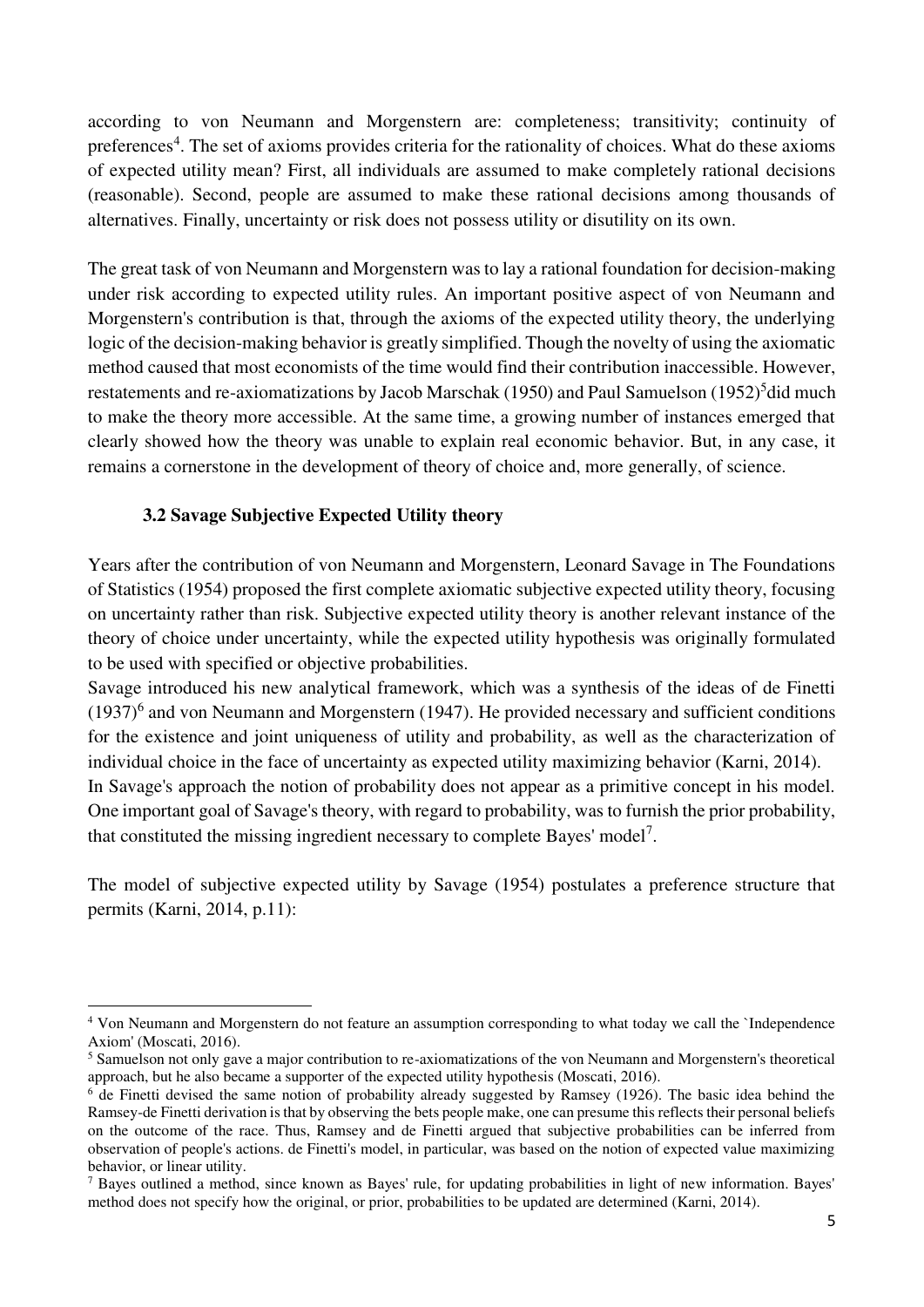(i) the numerical expression of the decision maker's valuation of the consequences by a utility function;

(ii) the numerical expression of the decision maker's degree of beliefs in the likelihoods of events by a finitely additive, probability measure;

(iii) the evaluation of acts by the mathematical expectations of the utility of their consequences with respect to the subjective probabilities of the events in which these consequences materialize. In this model, the utility of the consequences is independent of the underlying events, and the probabilities of events are independent of the consequences assigned to these events by the acts.

In analytical terms, Savage proved that, if the decision-maker adheres to axioms of rationality, believing an uncertain event has possible outcomes  $x_i$ , each with a utility of  $u(x_i)$ , the choices of the individual can be explained by this utility function combined with the subjective belief that there is a probability of each outcome,  $P(x_i)$ . Therefore, the subjective expected utility is the resulting expected value of the utility.

$$
\sum_i ux_i P(x_i).
$$

However, the descriptive validity of Savage's model, in particular, the specific functional form of the representation and the separability and linearity in the probabilities, has been questioned.

The most severe criticism in this regard is due to Ellsberg (1961), who demonstrated, by using simple thought experiments, that individuals display choice patterns that are inconsistent with the existence of beliefs representable by a probability measure.

## **4. The Contribution by Friedman and Savage**

The properties of the expected utility hypothesis when payoffs are univariate (i.e. money) were further developed in the post-war period. In 1948, Milton Friedman and Leonard Savage published in the *Journal of Political Economy* a seminal article 'The Utility Analysis of Choices Involving Risks', wherein they developed their own utility function (known as the Friedman-Savage utility function). In this article, the authors attempt "to provide a crude empirical test by bringing together a few broad observations about the behavior of individual in choosing among alternatives involving risk and investigating whether these observations are consistent with the hypothesis revived by von Neumann and Morgenstern. It turns out that these empirical observations are entirely consistent with the hypothesis if a rather special shape is given to total utility curve of money" (Friedman and Savage, 1948, p. 282).

Friedman and Savage start from the question: why do people buy both lottery tickets and insurance against losses? It is well known that when a person gets an insurance policy, he pays to escape or avoid risk.

"An individual who buy fire insurance on a house he owns is accepting the certain loss of a small sum (the insurance premium) in preference to the combination of a small chance of a much larger loss (the value of the house) and a large chance of no loss. That is, he is choosing certainty in preference of uncertainty" (Friedman and Savage, 1948, p. 279).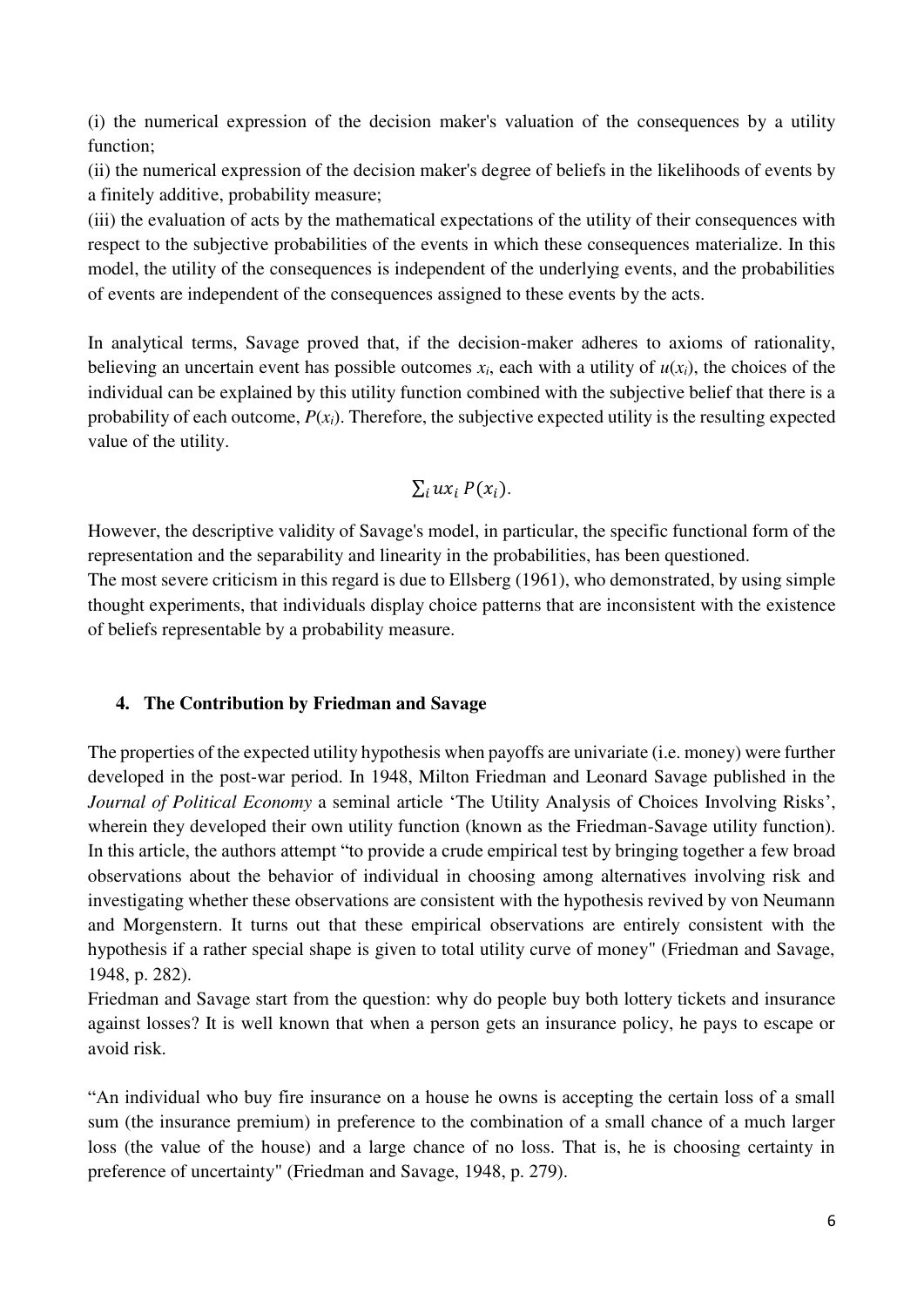But when it buys a lottery ticket, he gets a small chance of a large gain, whereas is subjecting himself to a large chance of losing a small amount. Thus, he assumes risk. So that he is choosing uncertainty in preference to certainty<sup>8</sup>. In addition, the empirical evidence for the willingness of persons of all income classes to buy insurance or lottery tickets is extensive.

Friedman and Savage remind us that this choice among different degree of risk so prominent in insurance and gambling is also very important and present in a much broader range of economic choices (e.g. in labor market, financial markets, business activities, etc.). But, according to Friedman and Savage, although economic theorists (e.g. Marshall, Edgeworth, Fisher, Pareto) explained the choices among riskless alternatives in terms of maximization of utility, on the other hand they rejected the utility maximization as an explanation of choices among different degrees of risk.

Friedman and Savage, instead, basing their analysis on von Neumann and Morgenstern's book Theory of Games and Economic Behavior (1947, 2nd edition), do not reject the utility maximization as an explanation of choices among different degrees of risk. In fact, von Neumann and Morgenstern challenged the rejection of maximization of expected utility and showed the conditions under which the expected value of utility is maximized in choosing among alternatives involving risk. However, the axiomatization of expected utility theory that Friedman and Savage (1948, pp. 287-288) have advanced consisted of three assumptions, which are not logically equivalent to von Neumann and Morgenstern's axioms, as questioned by Paul Samuelson in his "Japanese paper" of 1950 (Moscati, 2016).

But apart from the axiomatization of the expected utility hypothesis, Friedman and Savage theorized that individuals who both gamble and buy insurance may exhibit utility functions with both concave and convex segments. Then, Friedman and Savage consider and illustrate a utility function consistent with willingness of a low-income consumer unit both to purchase insurance and to gamble (*ibid.*, p. 285).

Following their arguments in more details, these authors maintain that a single individual could have different utility functions depending on their initial wealth. The implication of an individual being, at the same time, risk-loving and averse, determines that its utility function has different curvatures, based upon the amount of wealth the individual has, in fact part of the utility function is concave, and part is convex, as shown in the Figure 1. This figure is consistent with the five statements by Friedman and Savage describing the features of the observable behavior concerning individual. The five statements are the following (*ibid*., p. 294):

- 1. Consumer units prefer larger to smaller certain incomes;
- 2. low-income consumer units buy, or are willing to buy, insurance;
- 3. low-income consumer units buy, or are willing to buy, lottery tickets;
- 4. many low-income consumer units buy, or are willing to buy, both insurance and lottery tickets;
- 5. lotteries typically have more than one prizes.

 $\overline{a}$ 

<sup>&</sup>lt;sup>8</sup> The extensive market for highly speculative stocks is a border-line case that could equally well be designated as investment or gambling (Friedman and Savage, 1948, p. 285).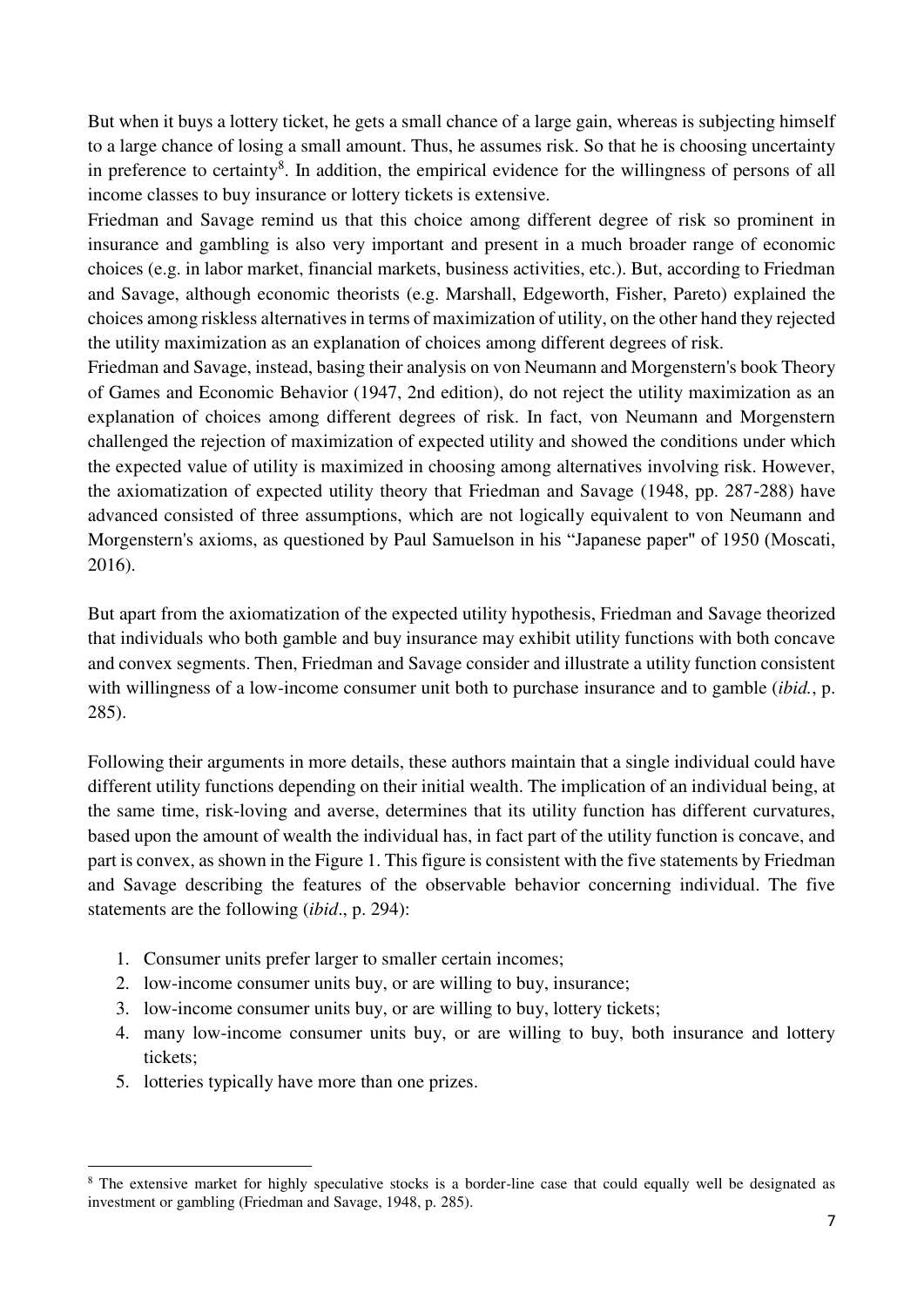The reason why these particular statements are selected, according to Friedman and Savage, is that they are convenient to handle and the restrictions imposed to rationalize them turn out to be sufficient to rationalize all the behavior described by them in their article (*ibid.*, pp. 283-287).

Let's focus on Figure 1, where *W* represents the wealth of the individual and *U* is the total utility function.

Across the lower range the individual wishes to play it safe, but above a certain margin he is willing to take gambles. In the first part the utility function  $(U_0 U_a)$  is concave to the origin, so the individual exhibits risk aversion and is inclined to buy insurance against potential losses; in the second part (*Ua*,  $U_c$ ) the function is convex to the origin, so the individual becomes risk loving. In the third part (above  $U_c$ ), the curve would become concave again at a suitably high level of wealth<sup>9</sup>.



The conclusions by Friedman and Savage (1948, p. 303) regarding the behavior of consumer units in choosing among alternatives involving risk are that an individual behaves as if

1. it had a consistent set of preferences;

 $\overline{a}$ 

2. it chose among the alternatives involving risk that one for which the expected utility (as contrasted with the utility of the expected income) is largest;

3. the function describing the utility of money income had in general the following properties:

a) utility rises with income, i.e. marginal utility of money income everywhere positive;

b) it is convex from above below some income (i.e. diminishing marginal utility of money income for incomes below some income), concave between that income and some larger income (i.e. increasing marginal utility of money for incomes between that income and some larger income), and convex for all higher incomes (i.e. diminishing marginal utility of money income for all higher incomes);

4. most consumer units tend to have incomes that place them in the segments of the utility function for which marginal utility of money income diminishes.

Friedman and Savage underline that point 2 is an ancient idea revived<sup>10</sup> and given new content by von Neumann and Morgenstern, while points 3b and 4 are the consequence of the attempt of their

<sup>&</sup>lt;sup>9</sup> Fig. 1 is equivalent to Fig.3 showed in Friedman and Savage (1948, p.297).

<sup>&</sup>lt;sup>10</sup> Friedman and Savage (1948, p. 281) recall Bernoulli's analysis of the St. Petersbourg paradox.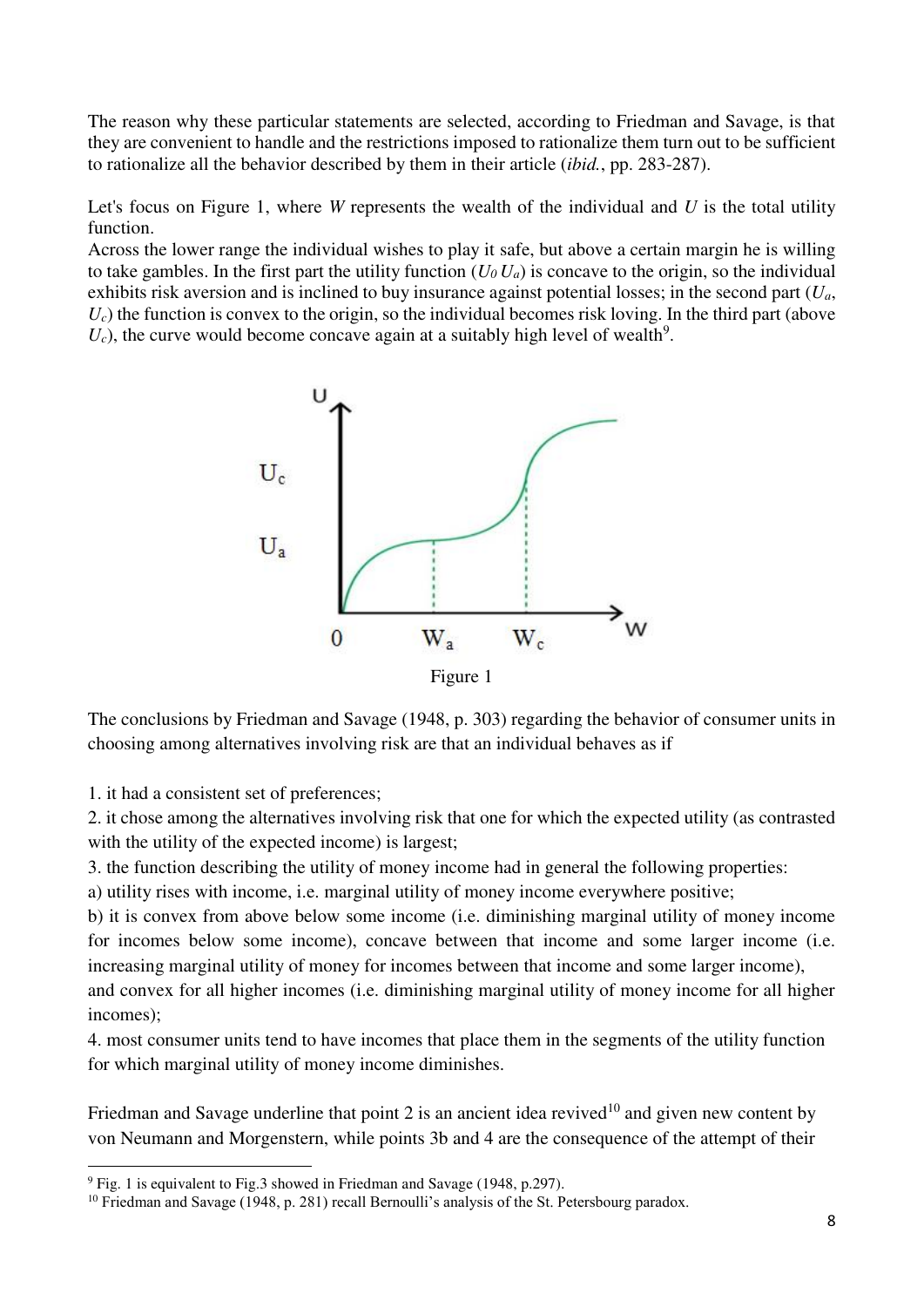paper to use this idea (in point 2) to rationalize existing knowledge about the choices people make among alternatives involving risk.

An important feature of this version of expected utility theory provided by Friedman and Savage is that it has been considered by the authors as a descriptive model of economic behavior, not just a normative model. In fact, in the subsection of the article where Friedman and Savage (1948) (pp. 297- 298) discuss the descriptive realism of the hypothesis, they maintain that the validity of their hypothesis depends solely on whether it yields sufficiently accurate predictions about the class of decisions with which the hypothesis deals. The reasoning relative to the approach "as if", used in the Friedman and Savage's article, will become the "as if" methodology in Friedman's famous essay 'The Methodology of Positive Economics' (1953).

Later, Harry Markovitz (1952) criticized the Friedman-Savage utility function. In fact, he proposed a utility function that explains gambling and insurance which differs significantly from Friedman and Savage's (1948) utility function. Markowitz argued that the final concavity of their function assumes that individuals with the highest incomes would never gamble. He raised a few important issues, later on confirmed by experimental studies. First, Markowitz proposed measuring utility based on a reference level instead of in absolute values. This implied that, to individuals, small gains would provide an increasing utility, while big gains would provide a decreasing utility, anticipating somehow Kahneman and Tversky's prospect theory  $(1979)^{11}$ . So, he claimed that not only total wealth but also change of wealth may be a factor in the decision-making process, and second, that "temporary" changes in the utility function might take place and, therefore, a distinction should be made between "customary" wealth and present wealth. Moreover, he also suggested that the inflection point temporarily "travels" along the utility function (Levy and Wiener (2013)). Thus, the Markowitz's utility function is the following as represented in Figure 2.



Figure 2

The contribution of Markovitz (1952), according to Rabin and Thaler (2001) (p.223) "provides simple, clear, and decisive illustrations of how the combined convex/concave functions lead to a host of patently false predictions".

<sup>&</sup>lt;u>.</u> <sup>11</sup> For a discussion on prospect theory, Schilirò  $(2016)$ .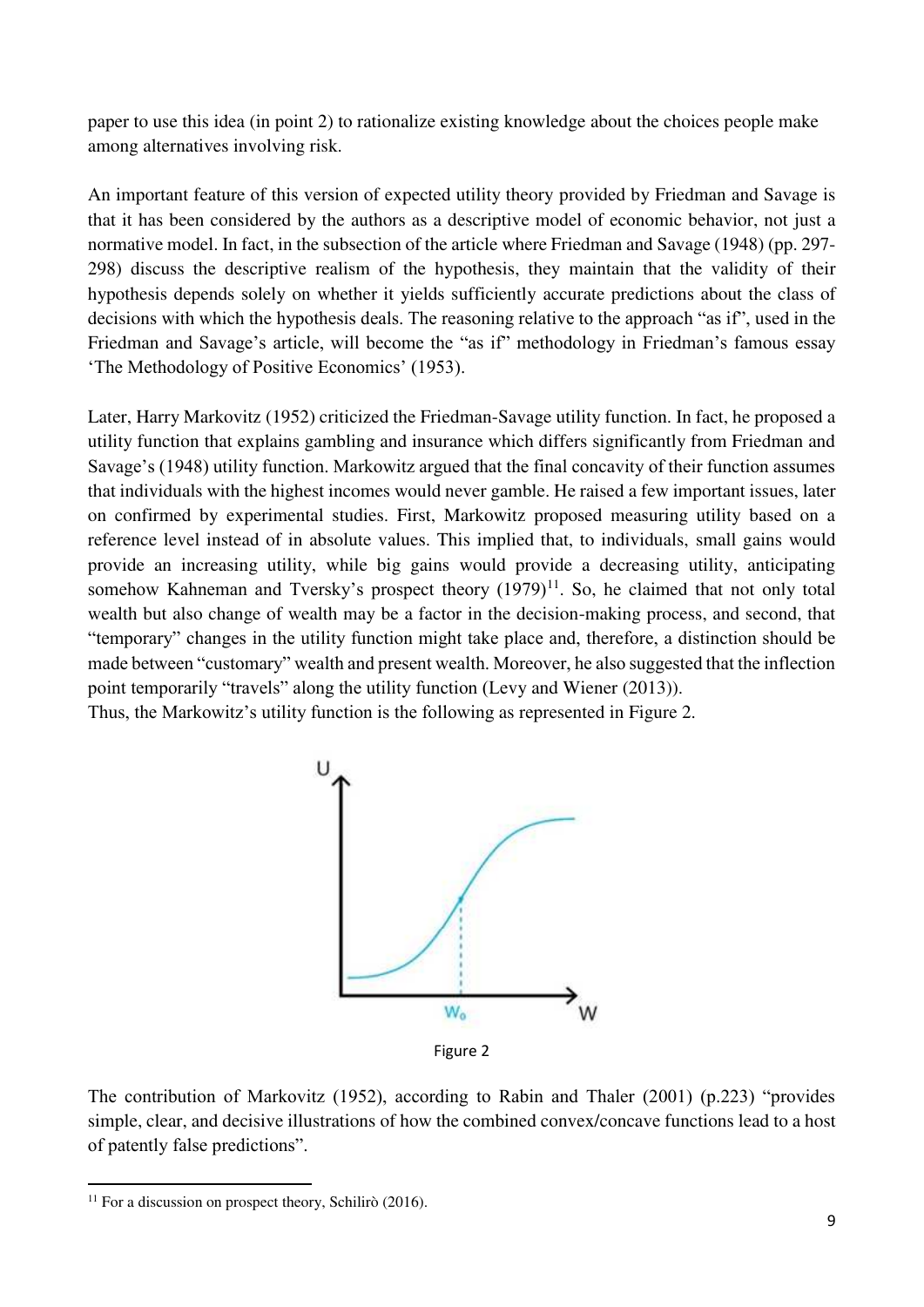However, in 1952 Friedman and Savage published another article 'The Expected-Utility Hypothesis and the Measurability of Utility', wherein they constructed an expected utility curve which, they claimed, provided a reasonably accurate representation of human behavior at the aggregate level. In this article, Friedman and Savage consider the individual's expression of preferences as irrelevant and, consequently, not to be submitted to empirical control. Deviations from rational decision making were supposed to be detectable only at the aggregate level, and many attempts were made to justify the persuasion that, on average, individuals behave rationally.

Friedman, in particular, suggested an evolutionary defense of full rationality by claiming that those who failed to conform to rational behavior would be gradually excluded by market selection. A fortiori, according to this view, the psychological aspects of decision making were not considered worthy of investigation, because non-rational behaviors were thought to be a minor aspect of market economies.

# **Conclusions**

This paper has examined the expected utility theory by von Neumann and Morgenstern (1947) (2*nd*  edition), the subjective the expected utility theory by Savage (1954), and the problem of choice under risk and uncertainty, focusing in particular on the seminal work 'The Utility Analysis of Choices involving Risk' (1948) by Milton Friedman and Leonard Savage. The major goal of the paper has been to show that the evolution of the theory of choice was marked by an "anti-psychologist" approach, thus creating a situation of separation of economics from psychology.

For several decades, the expected utility theory has been the paradigmatic model of decision-making under risk and uncertainty. The expected utility model acquired its dominant position because it is founded on normatively compelling principles, and its representation has an appealing functional form (Karni (2014)). However, although the expected utility theory has had great success, since it makes the mathematical modeling of the decision-making process very simple, it neglects some important variables involved in the decision process such as the complexity of the task, the limits of the cognitive resources of the agents, etc. (Schilirò (2012)).

The contributions by Friedman and Savage (1948, 1952), even more so, have placed economics in an autonomous position with respect to psychology; the former being stripped of any psychological elements. However, Maurice Allais (1953), shortly after, will undermine this theoretical position with his epistemology of exact descriptions and the related falsifications of rational choice theory (Schilirò (2012, 2013)).

**Acknowledgments:** *I wish to thank Mario Graziano for the helpful discussions and suggestions. The usual disclaimer applies.*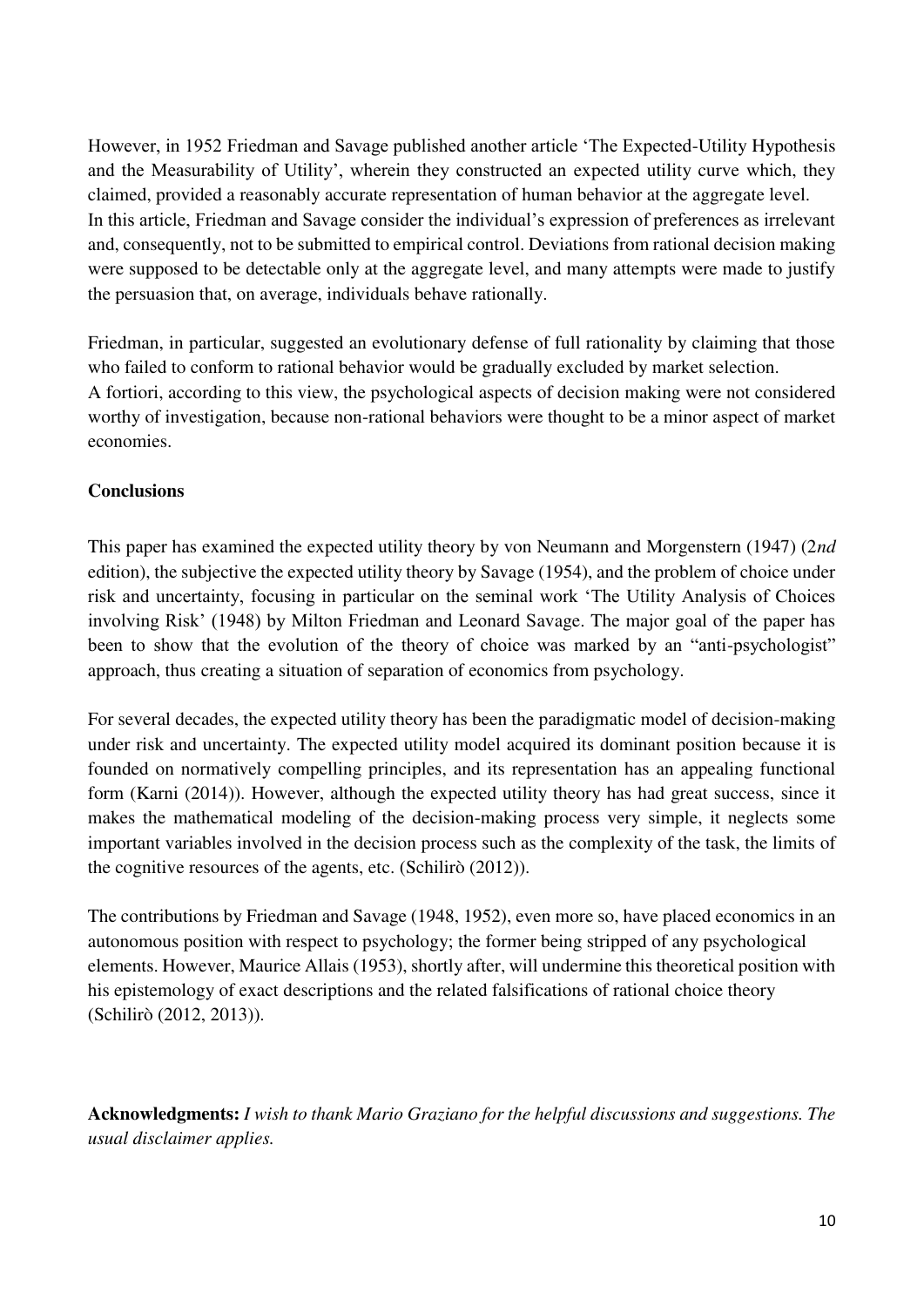# **References**

Allais, M. (1953). Le comportement de l'homme rationnel devant de le risque: Critique des postulats et axioms de l'école americaine. *Econometrica 21*, 503–546.

Bernoulli, D. (1954). Exposition of a new theory on the measurement of risk. *Econometrica 22*, 23– 36. Translation of Bernoulli D. (1738). Specimen theoriae novae de mensura sortis. Papers Imp. Acad. Sci. St. Petersburg, 5, 175–192.

de Finetti, B. (1937). La prévision: ses lois logiques, ses sources subjectives. *Annales de l'Institut Henri Poincaré*. Translation of the 1937 article in english: Foresight: its Logical Laws, Its Subjective Sources. In H. E. Kyburg and H. E. Smokler (Eds.), Studies in Subjective Probability. New York: Wiley, 1964.

Ellsberg, D. (1961). Risk, ambiguity, and the savage axioms. *Quarterly Journal of Economics 75*, 643–659.

Friedman, M. (1953). The methodology of positive economics. In M. Friedman (Ed.), *Essays in Positive Economics*. Chicago: University of Chicago Press.

Friedman, M. and L. Savage (1948). The utility analysis of choices involving risks. *Journal of Political Economy 56* (4), 279–304.

Friedman, M. and L. Savage (1952). The expected-utility hypothesis and the measurability of utility. *Journal of Political Economy 60* (6), 463–474.

Kahneman, D. and A. Tversky (1979). Prospect theory: an analysis of decision under risk. *Econometrica 47*, 263–292.

Karni, E. (2014). Axiomatic foundations of expected utility and subjective probability. In M. Machina and W. K. Viscusi (Eds.), *Handbook of the Economics of Risk and Uncertainty. Vol. 1*. Oxford: North Holland.

Levy, H. and Z. Wiener (2013). Prospect theory and utility theory: Temporary versus permanent attitude towards risk. *Journal of Economics and Business 68*, 1–23.

Markovitz, H. (1952). The utility of wealth. *Journal of Political Economy 60*, 151–158.

Marshack, J. (1950). Rational behavior, uncertain prospects and measurable utility. *Econometrica 18* (2), 111–141.

Mengov, G. (2015). Utility and rationality. In G. Mengov (Ed.), *Decision Science: A Human-Oriented Perspective*. Berlin, Heidelberg: Springer-Verlag.